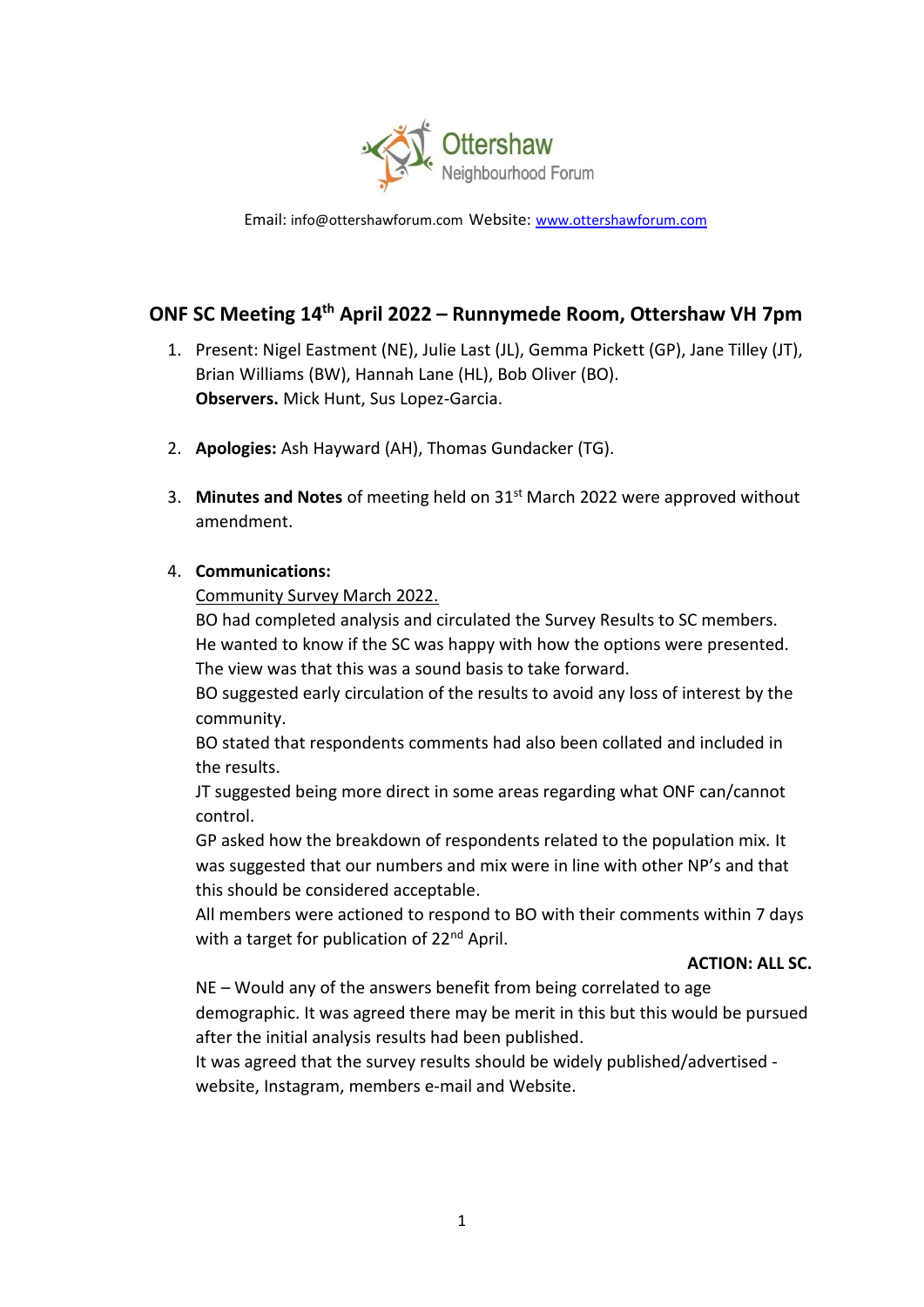#### Next Steps.

BO thought we were in a position to progress with the Neighbourhood Plan at a reasonable pace. Focus needed to be on Health, retail and Major businesses. We need to be aware of education issues, where do the children live? BO has drafted a set of questions for interviewees. These would be circulated for initial comment.

#### **ACTION: BO**

Initial focus on Health. JT, HL and BO are meeting with the new Ottershaw practice leads, Drs Turner & Paramesawan on 25<sup>th</sup> April. BO stated that it would be important to elicit the views of Dr Harris also.

Jeanette has asked JL if we are going to do a survey of Village Hall users. Discussion followed on how that would be achieved. It was agreed the Hall Committee should be canvassed in the first instance.

HL raised the question of the letter from Danny Sparks. Agreed that they should send it direct to SCC copied to RBC., Councillors and County Councillors. JL to talk with Jeanette. It was agreed that ONF would write to SCC Highways in support of the Village Car Park requirements.

#### **ACTION: JL**

Discussion ensued on car park management and capacity.

JT – Possible need for it to be time controlled.

HL, historic experience illustrates various problems. Unclear who ownership will rest with. Intelopers from outside our NA need to be managed. Unclear how much of this scope falls within the current planning application.

Housing Design Codes.

BO had already produced his initial comments on V2. These would be circulated to be reviewed by the SC. HL requested we include the output from the Community event photo activity in the response.

#### **ACTION: BO.**

There will be engagement with AECOM to develop version 3. This would include assigning codes to character areas.

5. **Planning Apps and representations**.(HL unless stated otherwise)

Ottershaw East. Vistry are submitting a full planning application for the housing development and the same SANG submission as the Richborough submission.

JT reported that it appeared that Vistry do not yet own the Brox Road Nursery land.

Longcross Garden Village application has been submitted. Ref: RU.22/0393. Full PA for entrance and outline for the rest.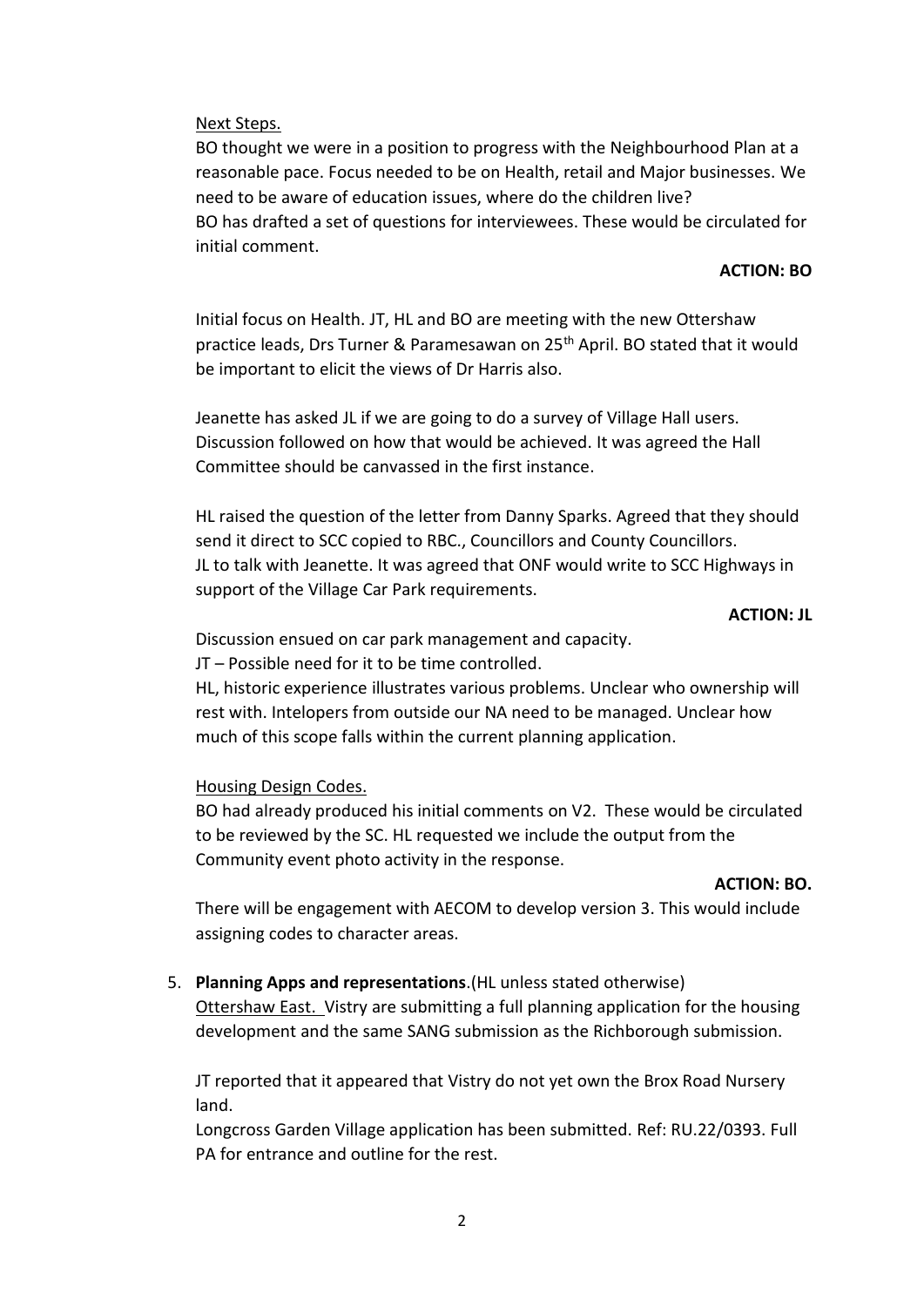# 6. **Finance.**

BO. Detailed his submitted budget for next years grant – additional suggestions were made, to be added before submission (approx. £2200). Intent was to cover as much expenditure from main grant as possible.

# 7. **IT/Website WG – TG**

Carried over to next meeting.

# 8. **Studies and Support**. (BO unless stated otherwise)

Housing Needs Analysis. BO and BW will meet with Paul Avery towards end of April to discuss comments and recommendations.

# **ACTION BO.**

ONeill Homer have 'walked away'. Assumed to be due to the limits of grant funding and phasing of the payments.

BW asked what have we received from them in concrete terms. BO stated it amounted to very little. It was suggested there is not much we could not do ourselves. We should work to our individual strengths developing our NP and use the free AECOM consultancy to provide support where possible. 4 potential areas of support were available covering policy, NP draft review and housing site selection/development. RBC could also be used for support. The approach was agreed by the SC. Example of an appropriate NP would be useful as a model. It was proposed that West Byfleet might be suitable.

JT reported Berkeley are very keen to take SC members to see another of their sites. It was agreed this would be beneficial.

JT queried whether we going to re-visit the Vision? BO has that in hand and would publish for comment shortly.

# **ACTION BO.**

9. **Upcoming Plan Activities (next 3 months).** No specific detail – all major aspects had been previously mentioned.

# 10. **AOB.**

Discussion on SHBC Local Plan and housing numbers for RBC. 254 houses would need to be accommodated across the borough by 2030.

A320. – Compulsory Purchase Order has been published for consultation. Plot 83, works/plant storage is new. Access currently uncertain.

Delay to the A320 application. Consideration at the SCC Planning Committee for  $25<sup>th</sup>$  April has been cancelled – Delay for at least 1 month. JL, asked if ONF should question the access route to the BT Exchange, and the land in Foxhills